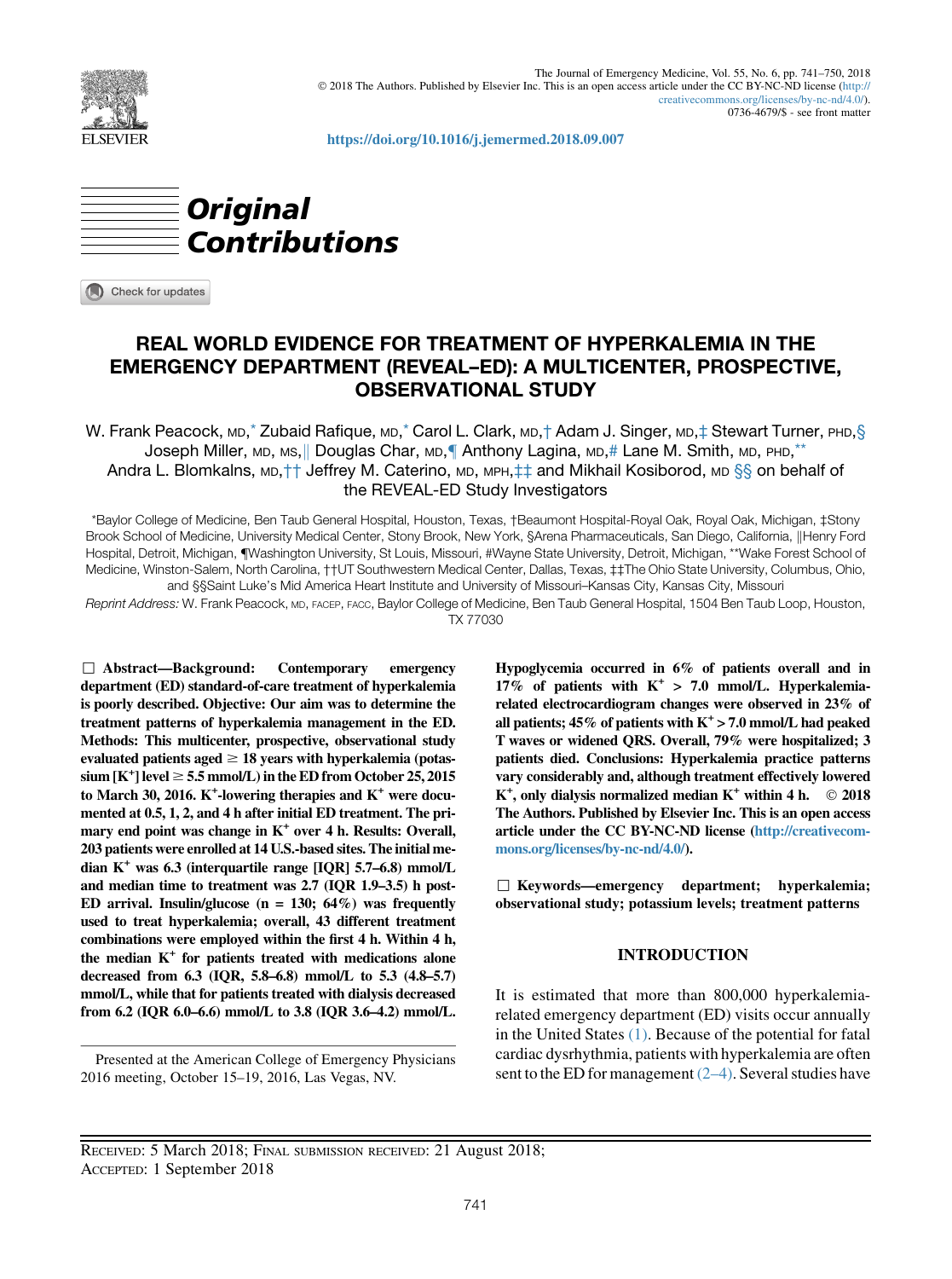shown an increase in the risk of death in patients with potassium levels > 5.0 mmol/L and a steep increase in the risk of death as potassium levels exceed 6.0 mmol/L [\(5–8\).](#page-7-0) In a retrospective analysis of 2.1 million records from Veterans, Einhorn et al. found that the odds of death within 1 day of a hyperkalemic event for patients without chronic kidney disease (CKD) were up to 33 times greater if the patient's initial potassium level was  $\geq 6.0$  mmol/L compared to < 5.5 mmol/L [\(8\)](#page-8-0). Although emergency medicine literature on hyperkalemia epidemiology is sparse, one study by Singer et al. reported that hyperkalemia was observed in 3.6% of ED encounters and elevated presenting potassium levels were associated with increased hospital mortality  $(9)$ . With the ethical conflict of not treating a potentially fatal pathology, no randomized interventional hyperkalemia treatment trials have been published. Observational data suggest that lowering potassium levels in patients with hyperkalemia is associated with lower mortality [\(10–12\).](#page-8-0)

Dialysis is effective for the treatment of hyperkalemia, but significant logistical issues must be overcome to initiate this treatment from the ED. Alternative pharmacologic options, more readily available in the ED, have limited data supporting their efficacy. A recent Cochrane review of ED management of hyperkalemia suggested that randomized controlled trials supporting the use of commonly prescribed therapies are lacking, and many of the previously performed trials are methodologically flawed [\(13\)](#page-8-0). The UK Renal Association has developed recommended clinical practice guidelines for the treatment of acute hyperkalemia, but there are limited data supporting these recommendations [\(14\).](#page-8-0) The lack of emergency medicine literature and universally accepted guidelines for the management of hyperkalemia has led to inconsistent management practices in the United States [\(13\).](#page-8-0) Although hyperkalemia is common in the ED and is potentially life-threatening, there is a paucity of documentation outlining the standard of care for hyperkalemia treatment.

The main objectives of this multicenter, prospective, observational study were to describe common causes of hyperkalemia, delineate the variability in treatment patterns, and characterize trends in treatments and outcomes of ED therapies employed to treat hyperkalemia. Because the risk of death is greater with severe hyperkalemia  $(\geq 6.0 \text{ mmol})$ L), we limited the number of patients recruited with moderate hyperkalemia ( $\geq$ 5.5to  $\leq$  6.0 mmol/L), so that the main focus of the study would be on severe hyperkalemia [\(8,9\).](#page-8-0)

#### MATERIALS AND METHODS

### Study Design and Setting

The methodology of the REVEAL-ED (Real World Evidence for Treatment of Hyperkalemia in the Emergency Department) study has been described elsewhere [\(15\).](#page-8-0) This study was a multicenter, prospective, observational evaluation of the management of patients presenting to the ED with hyperkalemia. The study was approved by the Institutional Review Board for each site and is registered at [ClinicalTrials.gov](http://ClinicalTrials.gov) (NCT02607085).

#### Participants

From October 25, 2015 to March 30, 2016, patients aged  $\geq$  18 years who presented to the ED with a potassium level  $\geq$  5.5 mmol/L were eligible for study enrollment, after providing informed consent. We conducted the study across 14 sites in the United States (see Supplementary Material). Because the study focused on patients with severe rather than mild hyperkalemia, we limited enrollment of individuals with potassium  $< 6.0$  mmol/L to 50 patients, after which the baseline potassium was required to be  $\geq 6.0$  mmol/L. Patients were excluded if, in the opinion of the treating physician, they were unable to consent, were participating in another study that could impact serum potassium, or they had been enrolled previously in REVEAL-ED.

### Variables and Outcomes

The primary end point of the study was the change in potassium over 4 h after the initial hyperkalemia treatment, or 4 h after the baseline qualifying potassium draw in the event the patient did not receive treatment. We chose 4 h, as this seemed a practical amount of time to ask patients to remain in care in the ED, while > 4 h was deemed as too long for a typical ED visit. Patients who did not have both a baseline and 4-h potassium measurement were excluded from clinical analyses.

Secondary clinical end points included the change in potassium at recorded time points, choice of treatment, timing and details of medical treatment and dialysis relative to ED presentation, other outcome events (e.g., hospital and intensive care unit [ICU] admissions, cardiac dysrhythmias and conduction abnormalities, hemodynamic instability/cardiac arrest, and in-hospital deaths), and the safety and tolerability of treatments. Nephrology consultations were not documented.

#### Data Sources and Measurements

Patients received treatment at the direction of the attending emergency physician, with no protocol-directed potassium-lowering interventions. The patient's chief complaints were recorded at screening upon arrival at the ED, as well as the treating physician's assessment of the possible cause of hyperkalemia. If the patient had a history of heart failure, the New York Heart Association functional classification assessment was conducted. The treating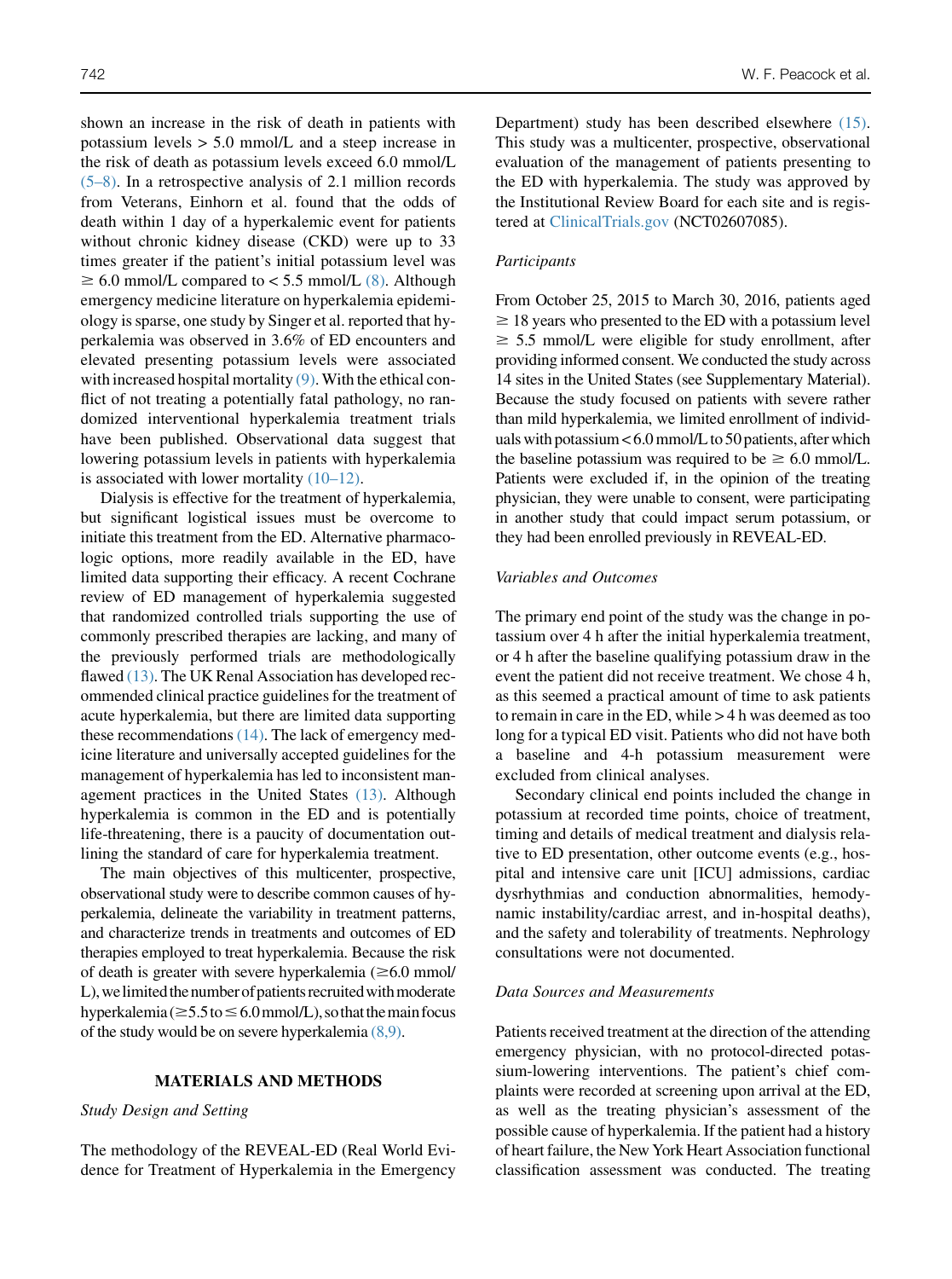physician defined what was considered as a treatment for hyperkalemia. The treating physician ordered potassium levels independently of those mandated by the study protocol, the latter of which were blinded to the treating team. Interventions and study-related potassium levels, primary outcomes, and other clinical outcomes were recorded prospectively using a standardized case report form. In some cases, we performed a chart review for follow-up. Protocol-mandated study potassium measurements began immediately prior to the first medical intervention/ treatment (e.g., i.v. calcium, i.v. insulin/glucose, inhaled  $\beta$ 2-agonists, i.v. diuretics, i.v. bicarbonate, oral sodium polystyrene sulfonate [SPS], dialysis, or other intervention for hyperkalemia) with a baseline measurement and were subsequently obtained at 0.5, 1, 2, and 4 h following the baseline potassium measurement or time of hospital discharge. Patients who received no intervention/treatment during the initial 4-h treatment period but who remained in the ED had protocol-mandated potassium measurements taken in the ED at 4 h after the baseline potassium measurement. Whole blood potassium was determined using a point-of-care device (i-STAT; Abbott Point of Care, Inc, Princeton, NJ). Concomitant medications were recorded from 14 days before until 7 days after enrollment or ED/ hospital discharge, whichever came first. Recordable outcomes were limited to pulmonary edema, ventricular tachycardia/fibrillation, pulseless electrical activity, new clinically significant electrocardiogram (ECG) changes (including but not limited to severe bradycardia, advanced heart block, bundle branch block, and tachycardia), palpitations, hypoglycemia (based on clinical judgment and laboratory information, if available), gastrointestinal-related events, and any other event deemed significant by the investigator based on their clinical judgment. Outcomes were recorded from the time of ED admission through ED/hospital discharge, or up to 7 days of hospitalization if the patient was admitted to another hospital location (e.g., in-patient bed or ICU). Recordable outcomes were classified by the Medical Dictionary for Regulatory Activities [\(16\)](#page-8-0). Recordable outcomes resulting in death during hospitalization were also collected for up to 30 days after ED admission. The relationship to hyperkalemia and hyperkalemia interventions, as well as the severity of recordable outcomes, were reported. We adjudicated all cardiac events with an independent review committee before database lock. Standardized case report forms were completed for each patient and sent to a centralized data management group.

#### Study Size and Statistics

No formal sample size calculation was performed due to the observational, pilot nature of the study. We selected a sample size of 200 patients based on clinical judgment, which was considered sufficient to adequately characterize the different treatments in this population. We designated all enrolled patients with any post baseline study-related potassium values as the intention-to-treat population, and all patients with any follow-up data as the safety population. Analysis included descriptive statistics for the overall study population, as well as groups stratified by potassium levels at baseline and by treatment.

### RESULTS

#### Characteristics of Study Participants

Overall, 203 patients met all the entry and no exclusion criteria. Of these, one withdrew consent to participate. Deaths occurred in 3 patients at 4, 6, and 13 days postenrollment; this represents a 1.5% rate of death (95% confidence interval 0.3%–4.3%). The causes of death were acute hypoxemic respiratory failure  $(n = 1)$ , respiratory failure  $(n = 1)$ , and cardiac arrest  $(n = 1)$ .

#### Descriptive Data

Demographics are presented in [Table 1](#page-3-0). African Americans and males were most commonly enrolled. In the prior 6 months, 34% of patients had visited their institution for hyperkalemia through an ED visit or hospitalization. The majority of patients had CKD (73%), and 46% were currently receiving dialysis based on their presenting medical history. High rates of other comorbidities were common, with diabetes mellitus and heart failure present in 54% and 38% of patients, respectively. The most common causes of hyperkalemia in this patient population included CKD (67%), acute kidney failure (28%), diabetes (27%), and angiotensin-converting enzyme inhibitors/angiotensin receptor blockers (16%).

The four most common chief complaints were dyspnea (32%), nausea/vomiting (24%), weakness/fatigue (22%), and chest pain (12%). A wide range of other complaints were reported but none with an individual occurrence rate  $> 10\%$ .

# Outcomes Data

Of the 203 patients enrolled, 4 did not have a baseline potassium measurement and another 38 did not receive the requisite 4-h potassium measurement; therefore, 42 patients were excluded from potassium analyses. These patients had a baseline potassium level of 6.12 mmol/L  $(n = 38)$ . The remaining 161 patients had baseline and 4-h potassium values measured and were included in the evaluable potassium patient population (41 had received dialysis and 120 had been managed with medications alone within 4 h of initial treatment). The cohort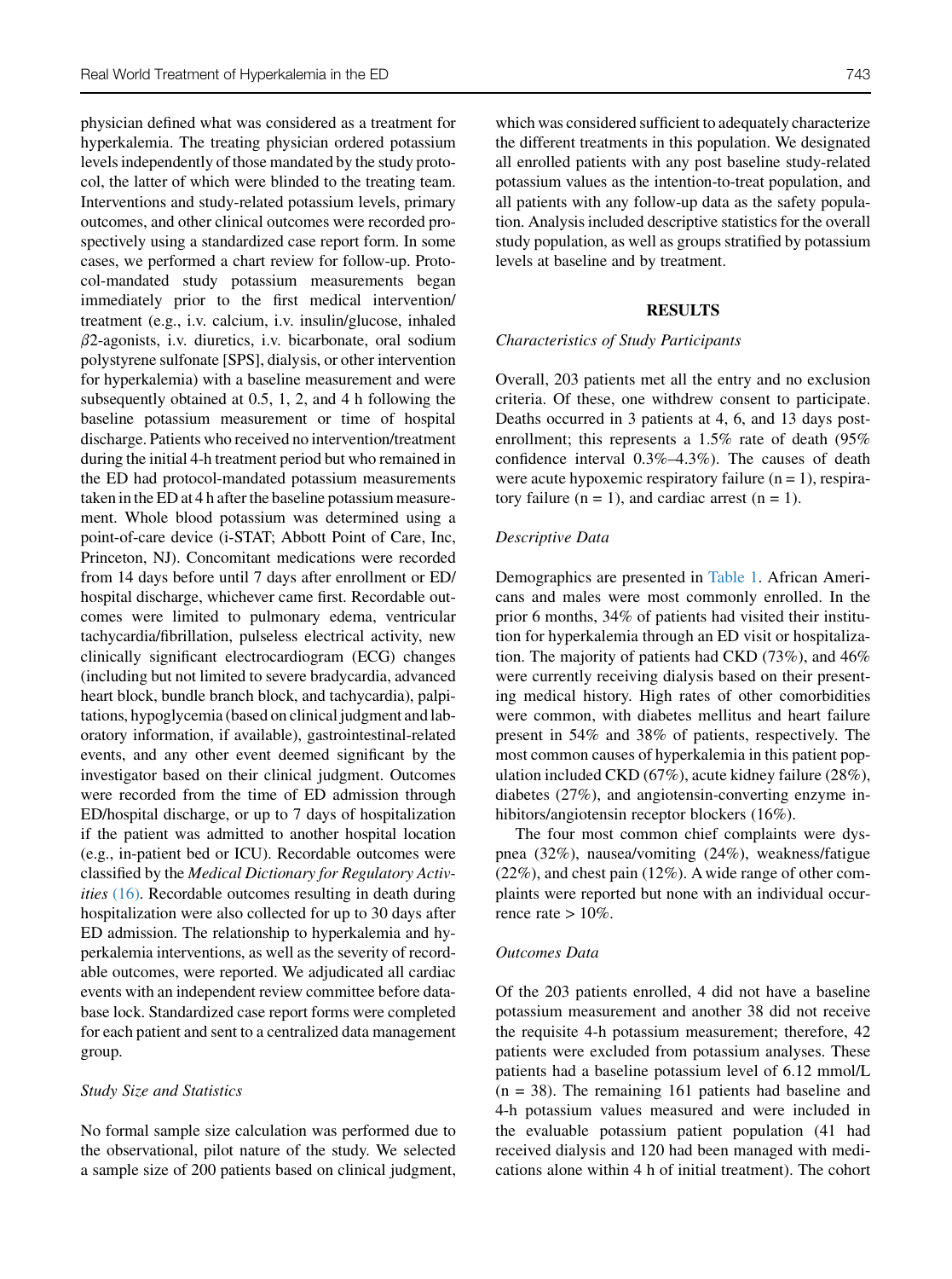| Mean (SD)<br>56.4 (15.8)<br>Median (IQR)<br>57.0 (46-65)<br>124 (61)<br>Male, n (%)<br>Race, n (%)<br>African American<br>104 (51)<br>97 (48)<br>White<br>1(0.5)<br>Asian<br>Other<br>1(0.5)<br>Ethnicity, n (%)<br>Not Hispanic<br>172 (85)<br>Hispanic<br>31 (15)<br>ED visit or hospitalization for<br>69 (34)<br>hyperkalemia in last 6 months, n (%)<br>No. of hyperkalemia ED visits/<br>hospitalizations in last 6 months, n (%)<br>1<br>32 (16)<br>$\overline{c}$<br>9(4)<br>3<br>4(2)<br>4<br>4(2)<br>$\geq 5$<br>20(10)<br>77 (38)<br>History of heart failure, n (%)<br>History of diabetes, n (%)<br>109 (54)<br>History of CKD, n (%)<br>149 (73)<br>CKD stage (as reported by the<br>investigator), n (%)<br>2<br>2(1)<br>3<br>26 (13)<br>4<br>20 (10)<br>5<br>97 (48)<br>Currently receiving dialysis, n (%)<br>94 (46)<br>Chief complaints,*n (%)<br>Dyspnea<br>64 (32)<br>48 (24)<br>Nausea/vomiting<br>Weakness/fatigue<br>45 (22)<br>25 (12)<br>Chest pain<br>19(9)<br>Asymptomatic hyperkalemia<br>12(6)<br>Diarrhea<br>11(5)<br>CKD-missed dialysis<br>Possible causes of hyperkalemia,*n (%)<br>CKD<br>135 (67)<br>54 (27)<br>Diabetes<br>57 (28)<br>Acute kidney failure<br>ACEIs/ARBs<br>32 (16) | Characteristics | Patients ( $n = 203$ ) |
|--------------------------------------------------------------------------------------------------------------------------------------------------------------------------------------------------------------------------------------------------------------------------------------------------------------------------------------------------------------------------------------------------------------------------------------------------------------------------------------------------------------------------------------------------------------------------------------------------------------------------------------------------------------------------------------------------------------------------------------------------------------------------------------------------------------------------------------------------------------------------------------------------------------------------------------------------------------------------------------------------------------------------------------------------------------------------------------------------------------------------------------------------------------------------------------------------------------------------|-----------------|------------------------|
|                                                                                                                                                                                                                                                                                                                                                                                                                                                                                                                                                                                                                                                                                                                                                                                                                                                                                                                                                                                                                                                                                                                                                                                                                          | Age, y          |                        |
|                                                                                                                                                                                                                                                                                                                                                                                                                                                                                                                                                                                                                                                                                                                                                                                                                                                                                                                                                                                                                                                                                                                                                                                                                          |                 |                        |
|                                                                                                                                                                                                                                                                                                                                                                                                                                                                                                                                                                                                                                                                                                                                                                                                                                                                                                                                                                                                                                                                                                                                                                                                                          |                 |                        |
|                                                                                                                                                                                                                                                                                                                                                                                                                                                                                                                                                                                                                                                                                                                                                                                                                                                                                                                                                                                                                                                                                                                                                                                                                          |                 |                        |
|                                                                                                                                                                                                                                                                                                                                                                                                                                                                                                                                                                                                                                                                                                                                                                                                                                                                                                                                                                                                                                                                                                                                                                                                                          |                 |                        |
|                                                                                                                                                                                                                                                                                                                                                                                                                                                                                                                                                                                                                                                                                                                                                                                                                                                                                                                                                                                                                                                                                                                                                                                                                          |                 |                        |
|                                                                                                                                                                                                                                                                                                                                                                                                                                                                                                                                                                                                                                                                                                                                                                                                                                                                                                                                                                                                                                                                                                                                                                                                                          |                 |                        |
|                                                                                                                                                                                                                                                                                                                                                                                                                                                                                                                                                                                                                                                                                                                                                                                                                                                                                                                                                                                                                                                                                                                                                                                                                          |                 |                        |
|                                                                                                                                                                                                                                                                                                                                                                                                                                                                                                                                                                                                                                                                                                                                                                                                                                                                                                                                                                                                                                                                                                                                                                                                                          |                 |                        |
|                                                                                                                                                                                                                                                                                                                                                                                                                                                                                                                                                                                                                                                                                                                                                                                                                                                                                                                                                                                                                                                                                                                                                                                                                          |                 |                        |
|                                                                                                                                                                                                                                                                                                                                                                                                                                                                                                                                                                                                                                                                                                                                                                                                                                                                                                                                                                                                                                                                                                                                                                                                                          |                 |                        |
|                                                                                                                                                                                                                                                                                                                                                                                                                                                                                                                                                                                                                                                                                                                                                                                                                                                                                                                                                                                                                                                                                                                                                                                                                          |                 |                        |
|                                                                                                                                                                                                                                                                                                                                                                                                                                                                                                                                                                                                                                                                                                                                                                                                                                                                                                                                                                                                                                                                                                                                                                                                                          |                 |                        |
|                                                                                                                                                                                                                                                                                                                                                                                                                                                                                                                                                                                                                                                                                                                                                                                                                                                                                                                                                                                                                                                                                                                                                                                                                          |                 |                        |
|                                                                                                                                                                                                                                                                                                                                                                                                                                                                                                                                                                                                                                                                                                                                                                                                                                                                                                                                                                                                                                                                                                                                                                                                                          |                 |                        |
|                                                                                                                                                                                                                                                                                                                                                                                                                                                                                                                                                                                                                                                                                                                                                                                                                                                                                                                                                                                                                                                                                                                                                                                                                          |                 |                        |
|                                                                                                                                                                                                                                                                                                                                                                                                                                                                                                                                                                                                                                                                                                                                                                                                                                                                                                                                                                                                                                                                                                                                                                                                                          |                 |                        |
|                                                                                                                                                                                                                                                                                                                                                                                                                                                                                                                                                                                                                                                                                                                                                                                                                                                                                                                                                                                                                                                                                                                                                                                                                          |                 |                        |
|                                                                                                                                                                                                                                                                                                                                                                                                                                                                                                                                                                                                                                                                                                                                                                                                                                                                                                                                                                                                                                                                                                                                                                                                                          |                 |                        |
|                                                                                                                                                                                                                                                                                                                                                                                                                                                                                                                                                                                                                                                                                                                                                                                                                                                                                                                                                                                                                                                                                                                                                                                                                          |                 |                        |
|                                                                                                                                                                                                                                                                                                                                                                                                                                                                                                                                                                                                                                                                                                                                                                                                                                                                                                                                                                                                                                                                                                                                                                                                                          |                 |                        |
|                                                                                                                                                                                                                                                                                                                                                                                                                                                                                                                                                                                                                                                                                                                                                                                                                                                                                                                                                                                                                                                                                                                                                                                                                          |                 |                        |
|                                                                                                                                                                                                                                                                                                                                                                                                                                                                                                                                                                                                                                                                                                                                                                                                                                                                                                                                                                                                                                                                                                                                                                                                                          |                 |                        |
|                                                                                                                                                                                                                                                                                                                                                                                                                                                                                                                                                                                                                                                                                                                                                                                                                                                                                                                                                                                                                                                                                                                                                                                                                          |                 |                        |
|                                                                                                                                                                                                                                                                                                                                                                                                                                                                                                                                                                                                                                                                                                                                                                                                                                                                                                                                                                                                                                                                                                                                                                                                                          |                 |                        |
|                                                                                                                                                                                                                                                                                                                                                                                                                                                                                                                                                                                                                                                                                                                                                                                                                                                                                                                                                                                                                                                                                                                                                                                                                          |                 |                        |
|                                                                                                                                                                                                                                                                                                                                                                                                                                                                                                                                                                                                                                                                                                                                                                                                                                                                                                                                                                                                                                                                                                                                                                                                                          |                 |                        |
|                                                                                                                                                                                                                                                                                                                                                                                                                                                                                                                                                                                                                                                                                                                                                                                                                                                                                                                                                                                                                                                                                                                                                                                                                          |                 |                        |
|                                                                                                                                                                                                                                                                                                                                                                                                                                                                                                                                                                                                                                                                                                                                                                                                                                                                                                                                                                                                                                                                                                                                                                                                                          |                 |                        |
|                                                                                                                                                                                                                                                                                                                                                                                                                                                                                                                                                                                                                                                                                                                                                                                                                                                                                                                                                                                                                                                                                                                                                                                                                          |                 |                        |
|                                                                                                                                                                                                                                                                                                                                                                                                                                                                                                                                                                                                                                                                                                                                                                                                                                                                                                                                                                                                                                                                                                                                                                                                                          |                 |                        |
|                                                                                                                                                                                                                                                                                                                                                                                                                                                                                                                                                                                                                                                                                                                                                                                                                                                                                                                                                                                                                                                                                                                                                                                                                          |                 |                        |
|                                                                                                                                                                                                                                                                                                                                                                                                                                                                                                                                                                                                                                                                                                                                                                                                                                                                                                                                                                                                                                                                                                                                                                                                                          |                 |                        |
|                                                                                                                                                                                                                                                                                                                                                                                                                                                                                                                                                                                                                                                                                                                                                                                                                                                                                                                                                                                                                                                                                                                                                                                                                          |                 |                        |
|                                                                                                                                                                                                                                                                                                                                                                                                                                                                                                                                                                                                                                                                                                                                                                                                                                                                                                                                                                                                                                                                                                                                                                                                                          |                 |                        |
|                                                                                                                                                                                                                                                                                                                                                                                                                                                                                                                                                                                                                                                                                                                                                                                                                                                                                                                                                                                                                                                                                                                                                                                                                          |                 |                        |
|                                                                                                                                                                                                                                                                                                                                                                                                                                                                                                                                                                                                                                                                                                                                                                                                                                                                                                                                                                                                                                                                                                                                                                                                                          |                 |                        |
|                                                                                                                                                                                                                                                                                                                                                                                                                                                                                                                                                                                                                                                                                                                                                                                                                                                                                                                                                                                                                                                                                                                                                                                                                          |                 |                        |
|                                                                                                                                                                                                                                                                                                                                                                                                                                                                                                                                                                                                                                                                                                                                                                                                                                                                                                                                                                                                                                                                                                                                                                                                                          |                 |                        |
|                                                                                                                                                                                                                                                                                                                                                                                                                                                                                                                                                                                                                                                                                                                                                                                                                                                                                                                                                                                                                                                                                                                                                                                                                          |                 |                        |
|                                                                                                                                                                                                                                                                                                                                                                                                                                                                                                                                                                                                                                                                                                                                                                                                                                                                                                                                                                                                                                                                                                                                                                                                                          |                 |                        |
|                                                                                                                                                                                                                                                                                                                                                                                                                                                                                                                                                                                                                                                                                                                                                                                                                                                                                                                                                                                                                                                                                                                                                                                                                          |                 |                        |
|                                                                                                                                                                                                                                                                                                                                                                                                                                                                                                                                                                                                                                                                                                                                                                                                                                                                                                                                                                                                                                                                                                                                                                                                                          |                 |                        |

<span id="page-3-0"></span>Table 1. Patient Demographics, Chief Complaints, and Possible Causes of Hyperkalemia

ACEIs/ARBs = angiotensin-converting enzyme inhibitors/angiotensin receptor blockers;  $CKD =$  chronic kidney disease;  $ED =$  emergency department;  $IQR =$  interquartile range; SD = standard deviation.

 $*$  Occurring in  $\geq 5\%$  of patients.

receiving medication alone had an initial median potassium level of 6.3 (IQR 5.8–6.8) mmol/L that declined by -1.0 mmol/L to 5.3 mmol/L (IQR 4.8–5.7 mmol/L) by 4 h after initial treatment (Figure 1A). The initial median potassium level in the dialysis cohort was 6.2 (IQR 6.0–6.6) mmol/L; this decreased to 3.9 (IQR 3.7–4.3) mmol/L within 2 h of initial intervention and remained stable up to 4 h after initial treatment (Figure 1B).

In the overall cohort of patients  $(n = 203)$ , the median time from ED presentation to first treatment (including dialysis) was 2.7 (IQR 1.9–3.5) h. The median time from receipt of central laboratory potassium



Figure 1. Potassium levels over time following baseline potassium measurement recorded immediately prior to initial intervention\* in (A) patients managed only medically,<sup> $\dagger$ </sup> (B) patients who received dialysis, and (C) patients managed only medical- $Iy^{\dagger}$  by the cumulative number of treatments received. \*Time of initial potassium measurement did not necessarily occur at precisely the same time as the initial intervention.  $\dagger$ Excludes dialysis and non–potassium-lowering medications (saline, dextrose, and sodium chloride). IQR = interquartile range.

measurements to the first treatment was 1.4 (IQR 0.9– 2.3) h. There was an inverse relationship between potassium values and time to first treatment among patients with potassium levels  $< 6.0$  or  $\geq 6.0$  mmol/L. Among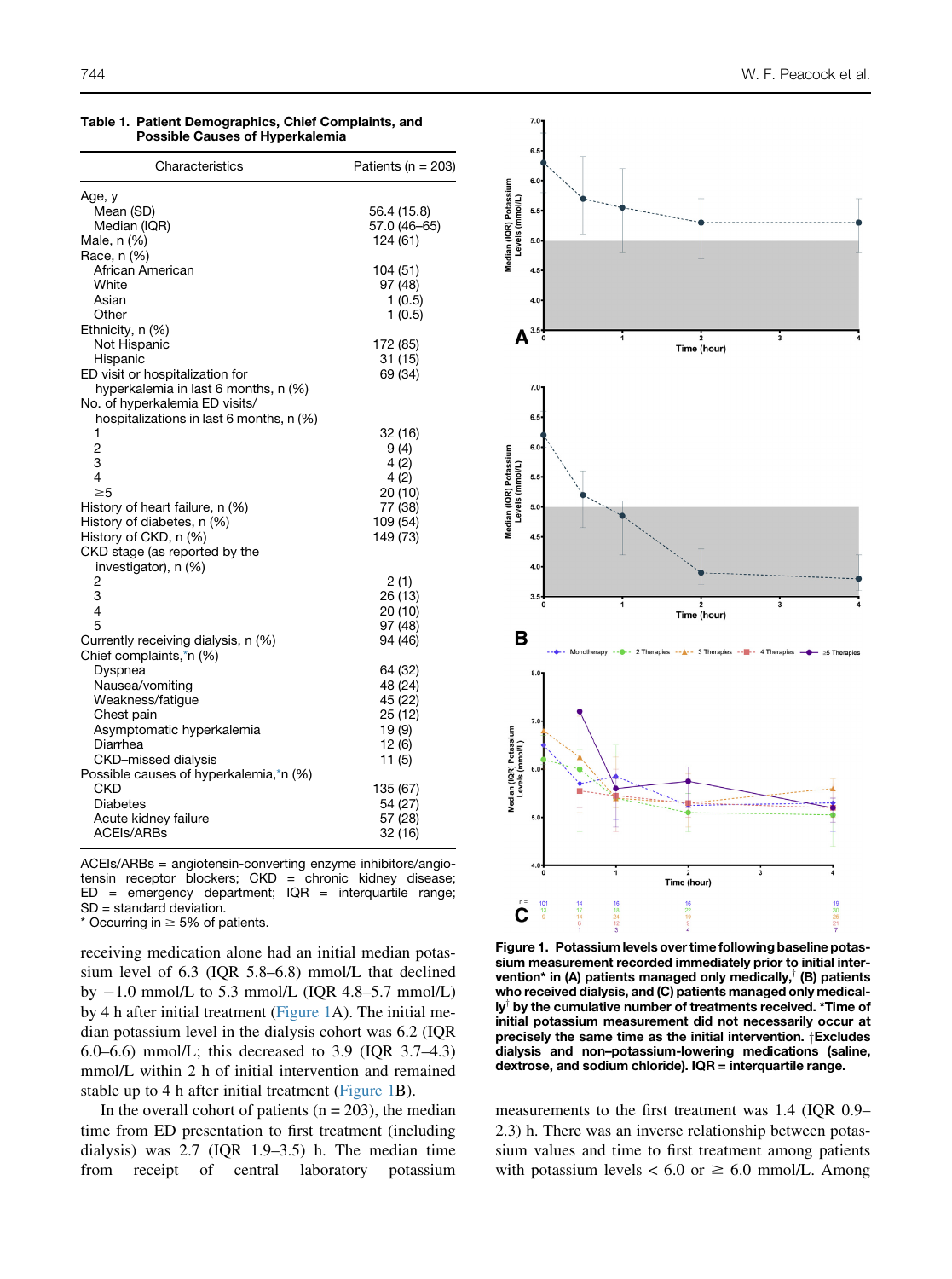patients with an initial potassium level of  $\geq 5.5$  to < 6.0 mmol/L, the median time from ED presentation to initial therapy was 3.2 (IQR 2.6–3.9) h. Among patients with potassium levels of  $\geq 6.0-6.5, \geq 6.5-7.0$ , and  $>$  7.0 mmol/L, therapy was initiated within a median of 2.4 (IQR 1.7–3.5) h, 2.6 (IQR 1.9–3.3) h, and 2.5 (IQR 2.0–3.1) h post-ED presentation, respectively.

### Main Results

Treatment choices varied across the spectrum of potassium levels. None of the sites participating in the study reported having a defined hyperkalemia treatment algorithm. Overall, insulin/glucose was the most common therapy employed in the ED setting within the first 4 h and was used alone or in combination with other treatments in 64% of patients. Other treatments used included i.v. calcium (55%), inhaled  $\beta$ 2-agonists (33%), oral SPS (31%), i.v. bicarbonate (29%), dialysis (24%), and i.v. diuretics (5%) (Table 2). When treatments were stratified by time, the use of a single hyperkalemia agent (i.e., monotherapy) was the most common initial strategy, occurring in 42% of patients at 30 min after first treatment. The use of monotherapy decreased at 1 h after the first treatment and continued to decline at subsequent time points. Physicians appeared to utilize treatment strategies based on initial potassium levels. Patients with an initial potassium level of < 6.0 mmol/L most commonly received no therapy or a single therapeutic agent (66%), while those with higher potassium levels were more likely to receive combination therapy. At the 2-h time point, it appeared that increasing the number of treatment strategies was associated with greater reductions in potassium levels [\(Figure 1](#page-3-0)C).

While multiple treatments were implemented for most patients (20% received two therapies, 17% three, 19% four, and 10% received five or more therapies within 4 h), no specific combination of therapies comprised  $> 10\%$ of the total treatments used at any single time point [\(Figure 2](#page-5-0)). Treatment strategies ranged from no intervention to six simultaneous interventions ([Figure 3](#page-5-0)), with heterogeneity across sites [\(Supplementary Figure 1](#page-7-0)). As shown in [Figure 3](#page-5-0), the three most common treatments

Table 2. Summary of Hyperkalemia Treatment Options\*

| <b>Treatment Options</b>                                                                                                                                              |  |
|-----------------------------------------------------------------------------------------------------------------------------------------------------------------------|--|
| $\beta$ 2-agonists (inhaled)<br>Bicarbonate (i.v.)<br>Calcium (i.v.)<br>Dialysis<br>Diuretics (i.v.)<br>Insulin/glucose (i.v.)<br>Sodium polystyrene sulfonate (oral) |  |

\* Options were used in 43 unique combinations in this study.

were dialysis, i.v. calcium with insulin/glucose, and i.v. calcium with insulin/glucose in addition to  $\beta$ 2-agonist and bicarbonate. Overall, 43 different monotherapies and treatment combinations were employed in the first 4 h after first treatment.

One-half of all patients experienced at least one recordable outcome ( $n = 104$ ; 52%). Overall, 10% of patients complained of gastrointestinal disorders occurring during therapy, which most commonly included nausea/ vomiting or diarrhea. When complications were stratified by potassium level, patients with the lowest potassium (<6.0 mmol/L) experienced the fewest complications (34%) compared to those with potassium levels > 6.0 mmol/L (61% overall). Recordable outcomes in patients with potassium levels of  $> 6.0-6.5, > 6.5-7.0$ , and  $>$  7.0 mmol/L occurred in 62%, 51%, and 72% of patients, respectively. Clinically relevant hypoglycemia, as determined by the investigator, occurred in 6% of patients overall and in 17% of patients who received insulin/ glucose therapy for potassium  $> 7.0$  mmol/L [\(Table 3\)](#page-6-0).

Of importance, ECG, obtained at each potassium measurement, was not sensitive in predicting hyperkalemia. Hyperkalemia-related peaked T waves, reportedly associated commonly with hyperkalemia, occurred in < 25% of patients with potassium  $\leq 7.0$  mmol/L and in only 35% of patients with potassium  $> 7.0$  mmol/L. The presence of a widened QRS occurred in < 13% of patients with a potassium level  $\leq 7.0$  mmol/L. Even when the potassium level exceeded 7.0 mmol/L, hyperkalemia-related peaked T waves or widened QRS were found in only 45% of patients.

Patients with hyperkalemia remained in the ED for long time periods, and 79% were admitted to the hospital, with 19% requiring ICU care; mean hospital length of stay among admitted patients was 4.8 (standard deviation 4.4) days. The median ED length of stay was 7.4 (IQR 5.4–10.1) h.

#### DISCUSSION

The REVEAL-ED study is the first large, prospective, real world hyperkalemia study performed in EDs in the United States to define the clinical presentations, treatments, and outcomes associated with hyperkalemia. We found that there is no standard universally accepted treatment protocol for the management of hyperkalemia in EDs across the United States. We also found that symptoms of hyperkalemia are nonspecific; hence, physicians may order a potassium level to be run based on patient risk factors rather than presenting symptoms.

Despite the lack of a standard of care for hyperkalemia and extreme variability in treatment strategies, overall ED treatment was effective at lowering potassium levels in the short-term. However, it is important to recognize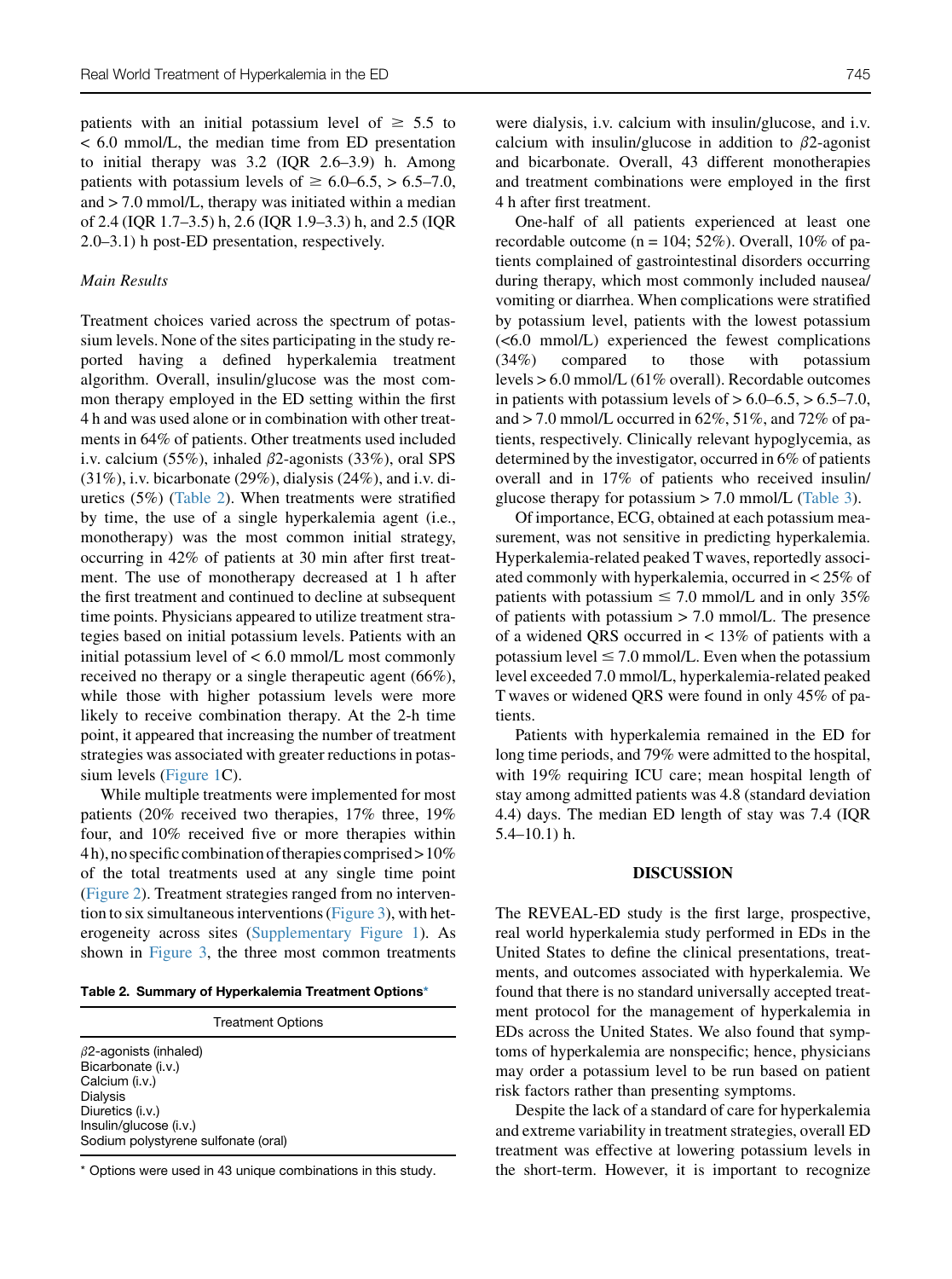<span id="page-5-0"></span>

Figure 2. Cumulative number of potassium-lowering treatments over time.

that, although the strategies used appeared to be safe and effective, none of the medical treatments employed except dialysis resulted in a median potassium level  $< 5.0$  mmol/L at 4 h.

ED treatment of hyperkalemia was highly variable and complex. In this study, clinicians applied seven potential therapies (i.v. calcium,  $\beta$ 2-agonists, bicarbonate, dialysis, diuretics, insulin/glucose, and SPS) in 43 different combinations. While it is intuitive that the addition of multiple different therapies would improve the efficacy of potassium lowering, there are no data from prospective, randomized controlled trials to support this treatment approach. The initial potassium level appears to have dictated the escalated number of combination therapies. Those with an initial potassium level in excess of 6.5 mmol/L typically received four or more different therapies, compared to those with lower potassium levels who usually received one to three different treatments. How this variation impacted outcomes is unclear. It is likely that some of the 43 treatment combinations are less effective than others, and a standard approach to therapy could improve effectiveness, safety, and, possibly, patient outcomes and costs.

Treatments commonly resulted in complications. Of the 43 different treatment strategies, insulin/glucose



Figure 3. Distribution of the number of potassium-lowering treatments\* during the first 4 h after initial treatment. \*Excludes non– potassium-lowering medications (saline, dextrose, and sodium chloride). B2 =  $\beta$ 2-agonists; Bi = bicarbonate; Ca = i.v. calcium; Dial = dialysis; Diu = diuretics; I/G = insulin/glucose; SPS = sodium polystyrene sulfonate.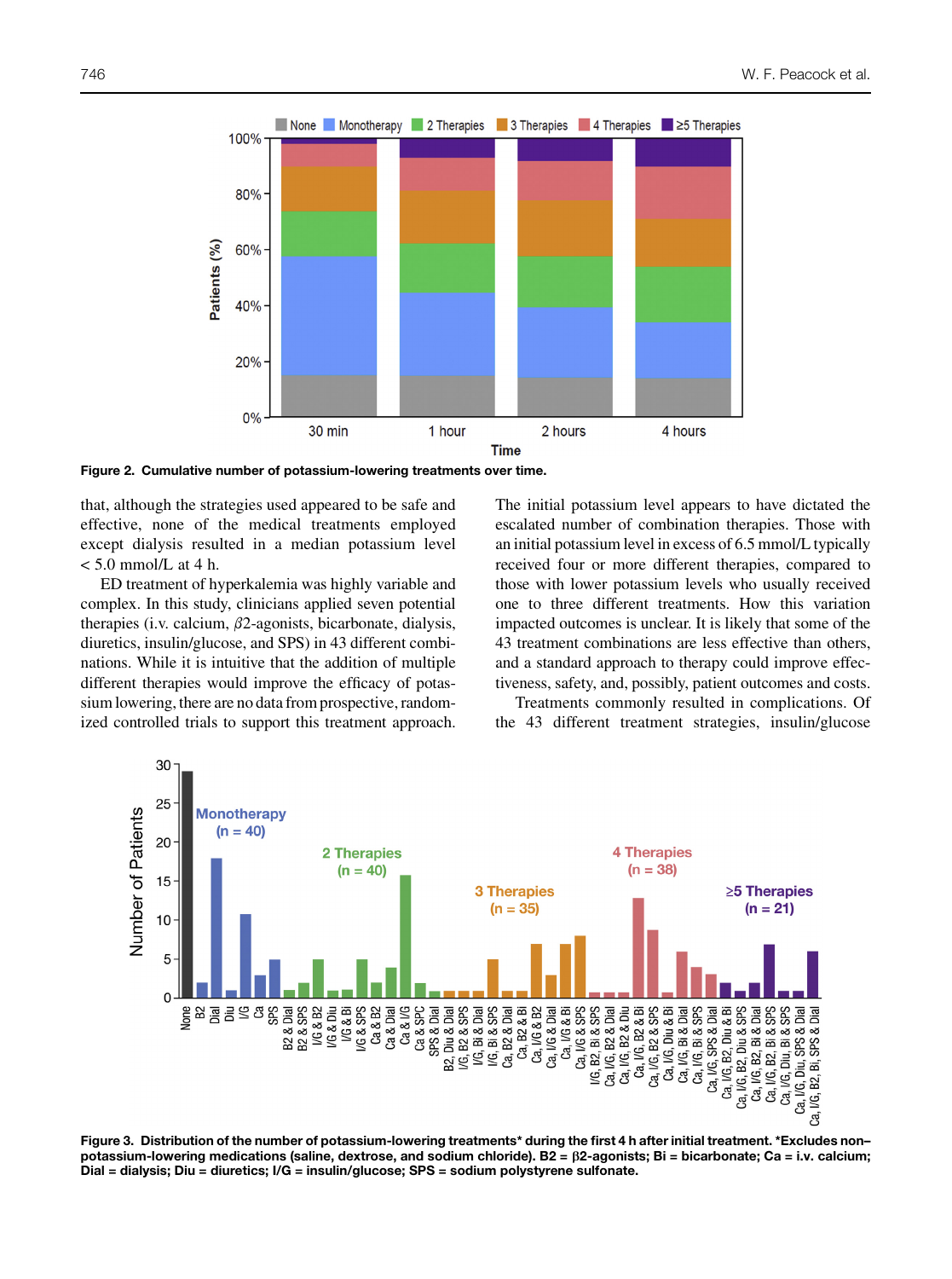| Variable                                                    |                  |                           |                        |                  |                         |
|-------------------------------------------------------------|------------------|---------------------------|------------------------|------------------|-------------------------|
|                                                             | $< 6.0$ (n = 64) | $\geq 6.0 - 6.5$ (n = 63) | $> 6.5 - 7.0$ (n = 43) | $> 7.0$ (n = 29) | All Patients (n = 199)* |
| At least 1 AE or complication<br>Complications of treatment | 22 (34)          | 39 (62)                   | 22(51)                 | 21(72)           | 104 (52)                |
| GI disorders<br>Nausea/vomiting                             | 6(9)<br>5(8)     | 9(14)<br>5(8)             | 4(9)<br>3(7)           | 1(3)             | 20(10)<br>13(7)         |
| Diarrhea<br>GI bleed                                        | 1(2)             | 3(5)<br>1(2)              | 1(2)                   | 1(3)             | 5(3)<br>2(1)            |
| Cholecystitis<br>Hypoglycemia<br>AEs                        | (2)              | 1 (2)<br>2(3)             | 3(7)                   | 5(17)            | 1(0.5)<br>11 (6)        |
| Respiratory failure<br>Cardiac event                        | 4(6)<br>1 (2)    | 3(5)<br>4(6)              | 1 (2)<br>1(2)          | 1 (3)            | 9(5)<br>6(3)            |
| Heart failure<br>Death<br><b>NSTEMI</b>                     | (2)              | 3(5)<br>2(3)              | 1 (2)                  |                  | 4(2)<br>1(0.5)<br>2(1)  |
| Hemodynamic instability                                     | 1 (2)            | 2(3)                      | 1 (2)                  | 1 (3)            | 5(3)                    |

<span id="page-6-0"></span>Table 3. Adverse Events and Complications of Treatment Stratified by Baseline Potassium Level

AE = adverse event; GI = gastrointestinal; NSTEMI = non–ST-elevation myocardial infarction.

Values are n (%).

\* Four patients did not have baseline potassium values.

was the most common intervention administered, alone or in combination with other therapies. It was also associated with the greatest rate of complications. Nearly 1 in 6 patients with a potassium level  $> 7.0$  mmol/L and treated with insulin/glucose suffered clinically significant hypoglycemia during therapy. Overall, 6% of all patients and 7% of patients who were treated with insulin (data not shown) experienced hypoglycemia. This incidence of hypoglycemia as a complication of hyperkalemia treatment is consistent with other studies [\(17,18\).](#page-8-0)

It is important to address the fact that the majority of therapies available to the emergency physicians at the time of this study do not provide definitive treatment of hyperkalemia, as they do not remove potassium from the body. With the exception of SPS, a drug with significant safety and tolerability issues (e.g., colonic necrosis and profound diarrhea), dialysis, and diuretics, the mechanism of action of all acute ED medical hyperkalemia treatments is to translocate serum potassium to the intracellular space where it has less effect on the myocardial conduction system or to stabilize the myocardium (calcium) [\(19–21\).](#page-8-0) These are temporizing treatments at best. While they achieve the important initial goal of lowering serum potassium and may prevent lifethreatening consequences, the length of time for which these strategies are effective is unknown and may contribute to the very high admission rate in patients presenting with hyperkalemia.

#### Limitations

This study has several potential limitations inherent to its observational design. The method of recording data during the follow-up period was not mandated in the study protocol. The fact that no institution reported having a hyperkalemia treatment algorithm may explain the marked variability we report. Additionally, the relatively small number of sites, which were mostly academic facilities, and sample size may not be representative of the overall hyperkalemia treatment experience in the United States and may have an urban ED bias. For example, African Americans comprised 51% of the patients recruited for this study, which may be a result of the high recruitment of patients from centers with predominantly African-American populations. The results reported here may also not be representative of treatment practices within each site, because the mean number of patients enrolled per site during the 5-month treatment period was also small, with one-half of the study sites enrolling < 10 patients (Supplementary Material). Limiting the number of patients with a baseline potassium < 6.0 mmol/L to 50 may have resulted in an overrepresentation of patients with more serious hyperkalemia. Due to the observational nature of the study, it is unclear if physicians initially recommended monotherapy for some patients and subsequently added therapy, or if the initial approach of monotherapy was due to delays in the administration of multiple therapies. Finally, our convenience sample may have resulted in "enrollment time" bias, as more patients were enrolled during the day than at night. Dialysis may not be available at all times, so the time of presentation may dictate the interventions available to treat patients. If patients present during hours when dialysis is not available, medical treatment is the only initial option available to the emergency physician. A further treatment-related limitation is that the treating team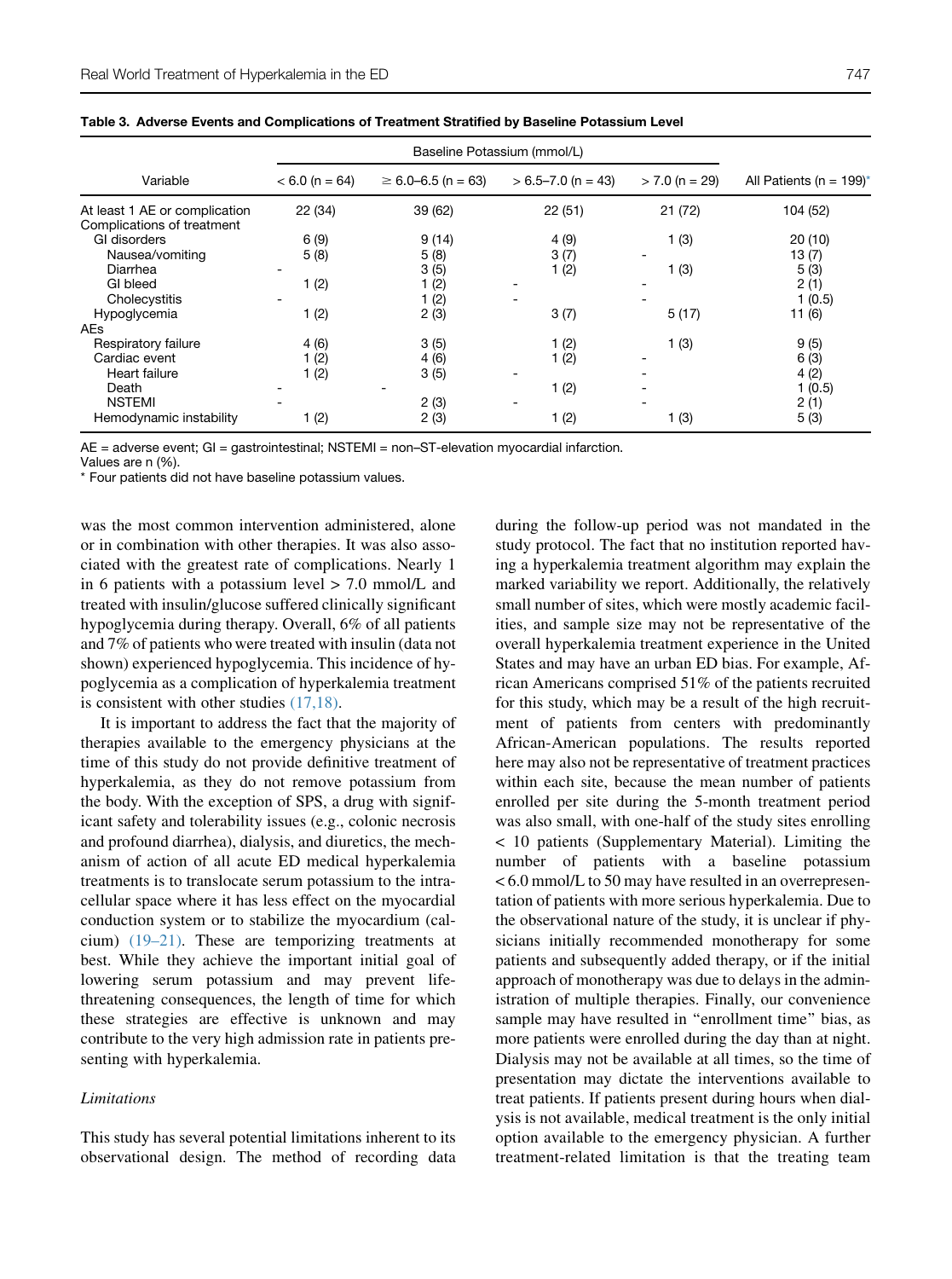<span id="page-7-0"></span>was blinded to study-related potassium levels, which may have limited the potassium reductions achieved, because further therapy options may not have been used because of lack of information on the effectiveness of initial therapy.

#### **CONCLUSIONS**

The REVEAL-ED study is one of the few real world studies performed to define hyperkalemia treatment practices in EDs in the United States. The study results demonstrate that hyperkalemia practice patterns are variable and highly complex with no clear consistency. Most patients receive multiple therapies depending on the potassium level at the time of ED evaluation; however, the medications most often used do not remove potassium from the body. Clinical presentation and ECG findings are also highly variable and seem to be nonspecific. Although a combination of different medical treatments decreases potassium over 4 h, only dialysis resulted in normalization of potassium within this time frame. In this study, most patients were admitted to the hospital, with 19% requiring ICU admission. Hyperkalemia treatment was not without risk, as hypoglycemia occurred in 17% of patients with potassium levels > 7.0 mmol/L. More studies and evaluation of therapies for the ED management of hyperkalemia are needed.

Acknowledgments—We thank the investigators and patients who participated in this study. Sheridan Henness, PhD, of in-Science Communications, Springer Healthcare, prepared the manuscript for submission under the direction of the authors; editorial assistance provided by inScience Communications, Springer Healthcare, was funded by AstraZeneca.

This study was sponsored and funded by ZS Pharma, Inc., a member of the AstraZeneca group. Jessica Mendoza, PhD, an employee of ZS Pharma, Inc., a member of the AstraZeneca group, provided editorial assistance for the preparation of this manuscript. David Morris of Webb Writes provided statistical support for this study and received consulting fees for this work from ZS Pharma, Inc., a member of the AstraZeneca group. Preparation of the manuscript for submission was funded by ZS Pharma, Inc., a member of the AstraZeneca group.

Author contributions: W.F.P. was involved in study conception and design, data collection and interpretation, and drafted the manuscript. Z.R., C.L.C., A.J.S., D.C., A.L., L.M.S., A.L.B., and J.M.C. undertook recruitment of patients at participating centers and were involved in data collection. S.T. was involved in study conception and design, data interpretation, supervised the conduct of the study, and managed the data. J.M. undertook recruitment of patients and was involved in data collection and interpretation. M.K. was involved in study conception and study design, undertook recruitment of patients, and was involved in data collection and interpretation. All authors contributed substantially to manuscript revisions. W.F.P. takes responsibility for the paper as a whole.

#### **Disclosures**

W.F.P. has received grant funding from Abbott, Alere, Banyan, Cardiorentis, Janssen, Pfizer, Portola, Roche, The Medicine's Company, and ZS Pharma, Inc.; has served as a consultant for Alere, Beckman, Boehringer-Ingelheim, Cardiorentis, Instrument Labs, Janssen, Phillips, Portola, Prevencio, Singulex, The Medicine's Company, and ZS Pharma, Inc.; and is a stockholder in Comprehensive Research Associates, LLC and Emergencies in Medicine, LLC. Z.R. served as a clinical trial investigator for ZS Pharma, Inc.; has received a research grant from Relypsa; and has served as a consultant for Instrumentation Laboratory, Relypsa, and ZS Pharma, Inc. C.L.C. has received research funding from Abbott, Biocryst, Cardiorentis, Genentech, GlaxoSmithKline, Ischemia Care, Janssen, Pfizer, Portola, Radiometer, and ZS Pharma, Inc., and has served as a consultant for Janssen, Pfizer, and Portola. A.J.S. served as a consultant and clinical trial investigator for ZS Pharma, Inc. and has served as a consultant for Abbott Point of Care, Alere, and Janssen. S.T. is a former employee of ZS Pharma, Inc. J.M., D.C., L.M.S., and J.M.C. have no conflict of interest to disclose. A.L. served as a consultant and clinical trial investigator for ZS Pharma, Inc. M.K. has received research grants from AstraZeneca, and has served as a consultant, advisory board member, and clinical trial investigator for AstraZeneca and ZS Pharma, Inc.

# SUPPLEMENTARY DATA

Supplementary data related to this article can be found at <https://doi.org/10.1016/j.jemermed.2018.09.007>.

#### **REFERENCES**

- 1. [Aggarwal S, Topaloglu H, Kumar S. Trends in emergency room](http://refhub.elsevier.com/S0736-4679(18)30923-5/sref1) [visits due to hyperkalemia in the United States. Value Health](http://refhub.elsevier.com/S0736-4679(18)30923-5/sref1) [2015;18:A386.](http://refhub.elsevier.com/S0736-4679(18)30923-5/sref1)
- 2. [Freeman K, Feldman JA, Mitchell P, et al. Effects of presentation](http://refhub.elsevier.com/S0736-4679(18)30923-5/sref2) [and electrocardiogram on time to treatment of hyperkalemia.](http://refhub.elsevier.com/S0736-4679(18)30923-5/sref2) [Acad Emerg Med 2008;15:239–49](http://refhub.elsevier.com/S0736-4679(18)30923-5/sref2).
- 3. [Fisch C. Relation of electrolyte disturbances to cardiac arrhythmias.](http://refhub.elsevier.com/S0736-4679(18)30923-5/sref3) [Circulation 1973;47:408–19.](http://refhub.elsevier.com/S0736-4679(18)30923-5/sref3)
- 4. [Surawicz B. Relationship between electrocardiogram and electro](http://refhub.elsevier.com/S0736-4679(18)30923-5/sref4)[lytes. Am Heart J 1967;73:814–34.](http://refhub.elsevier.com/S0736-4679(18)30923-5/sref4)
- 5. [Krogager ML, Torp-Pedersen C, Mortensen RN, et al. Short-term](http://refhub.elsevier.com/S0736-4679(18)30923-5/sref5) [mortality risk of serum potassium levels in hypertension: a retro](http://refhub.elsevier.com/S0736-4679(18)30923-5/sref5)[spective analysis of nationwide registry data. Eur Heart J 2017;](http://refhub.elsevier.com/S0736-4679(18)30923-5/sref5)  $38:104 - 12$ .
- 6. [Conway R, Creagh D, Byrne DG, O'Riordan D, Silke B. Serum po](http://refhub.elsevier.com/S0736-4679(18)30923-5/sref6)[tassium levels as an outcome determinant in acute medical admis](http://refhub.elsevier.com/S0736-4679(18)30923-5/sref6)[sions. Clin Med 2015;15:239–43](http://refhub.elsevier.com/S0736-4679(18)30923-5/sref6).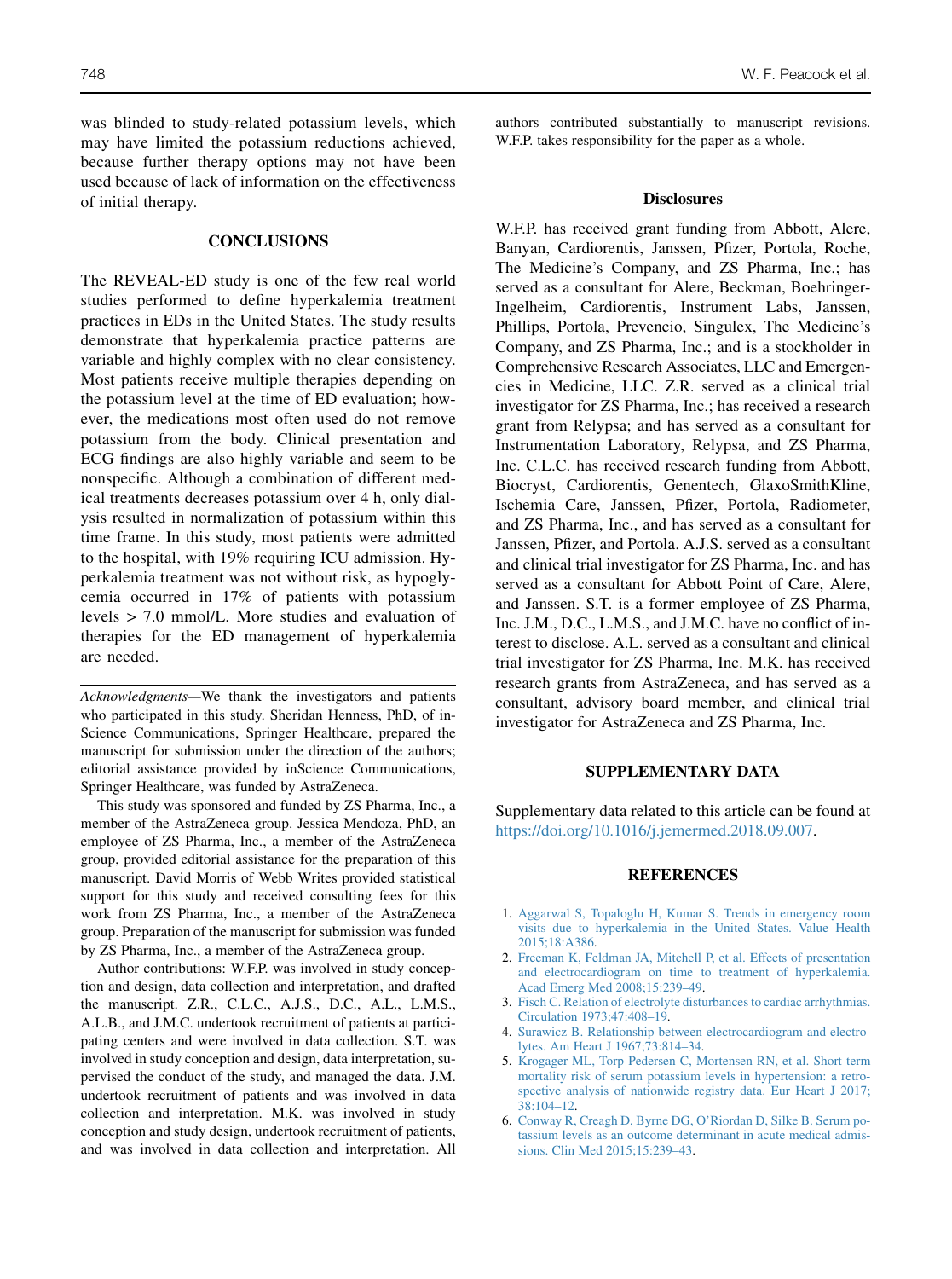- <span id="page-8-0"></span>7. Goyal A, Spertus JA, Gosch K, et al. Serum potassium levels and mortal[ity in acute myocardial infarction. J Am Med Assoc 2012;307:157–64.](http://refhub.elsevier.com/S0736-4679(18)30923-5/sref7)
- 8. [Einhorn LM, Zhan M, Hsu VD, et al. The frequency of hyperkale](http://refhub.elsevier.com/S0736-4679(18)30923-5/sref8)[mia and its significance in chronic kidney disease. Arch Intern Med](http://refhub.elsevier.com/S0736-4679(18)30923-5/sref8) [2009;169:1156–62.](http://refhub.elsevier.com/S0736-4679(18)30923-5/sref8)
- 9. [Singer AJ, Thode HC Jr, Peacock WF. A retrospective study of](http://refhub.elsevier.com/S0736-4679(18)30923-5/sref9) [emergency department potassium disturbances: severity, treatment,](http://refhub.elsevier.com/S0736-4679(18)30923-5/sref9) [and outcomes. Clin Exp Emerg Med 2017;4:73–9.](http://refhub.elsevier.com/S0736-4679(18)30923-5/sref9)
- 10. [An JN, Lee JP, Jeon HJ, et al. Severe hyperkalemia requiring hospi](http://refhub.elsevier.com/S0736-4679(18)30923-5/sref10)[talization: predictors of mortality. Crit Care 2012;16:R225](http://refhub.elsevier.com/S0736-4679(18)30923-5/sref10).
- 11. [McMahon GM, Mendu ML, Gibbons FK, Christopher KB. Associ](http://refhub.elsevier.com/S0736-4679(18)30923-5/sref11)[ation between hyperkalemia at critical care initiation and mortality.](http://refhub.elsevier.com/S0736-4679(18)30923-5/sref11) [Intensive Care Med 2012;38:1834–42](http://refhub.elsevier.com/S0736-4679(18)30923-5/sref11).
- 12. [Grodzinsky A, Goyal A, Gosch K, et al. Prevalence and prognosis of](http://refhub.elsevier.com/S0736-4679(18)30923-5/sref12) [hyperkalemia in patients with acute myocardial infarction. Am J](http://refhub.elsevier.com/S0736-4679(18)30923-5/sref12) [Med 2016;129:858–65.](http://refhub.elsevier.com/S0736-4679(18)30923-5/sref12)
- 13. [Mahoney BA, Smith WA, Lo DS, Tsoi K, Tonelli M, Clase CM.](http://refhub.elsevier.com/S0736-4679(18)30923-5/sref13) [Emergency interventions for hyperkalaemia. Cochrane Database](http://refhub.elsevier.com/S0736-4679(18)30923-5/sref13) [Syst Rev 2005;2:CD003235.](http://refhub.elsevier.com/S0736-4679(18)30923-5/sref13)
- 14. UK Renal Association. Clinical Practice Guidelines: Treatment of Acute Hyperkalaemia in Adults. 2014. Bristol, UK. Available at: [https://renal.org/wp-content/uploads/2017/06/hyperkalaemia](https://renal.org/wp-content/uploads/2017/06/hyperkalaemia-guideline-1.pdf)[guideline-1.pdf.](https://renal.org/wp-content/uploads/2017/06/hyperkalaemia-guideline-1.pdf)
- 15. [Rafique Z, Kosiborod M, Clark CL, et al. Study design of](http://refhub.elsevier.com/S0736-4679(18)30923-5/sref15) [Real World Evidence for Treatment of Hyperkalemia in the](http://refhub.elsevier.com/S0736-4679(18)30923-5/sref15) [Emergency Department \(REVEAL-ED\): a multicenter, pro](http://refhub.elsevier.com/S0736-4679(18)30923-5/sref15)[spective, observational study. Clin Exp Emerg Med 2017;4:](http://refhub.elsevier.com/S0736-4679(18)30923-5/sref15) [154–9](http://refhub.elsevier.com/S0736-4679(18)30923-5/sref15).
- 16. Medical Dictionary for Regulatory Activities (MedDRA). Available at: <https://www.meddra.org/>. Accessed August 22, 2017.
- 17. [Pierce DA, Russell G, Pirkle JL Jr. Incidence of hypoglycemia in](http://refhub.elsevier.com/S0736-4679(18)30923-5/sref17) [patients with low eGFR treated with insulin and dextrose for hyper](http://refhub.elsevier.com/S0736-4679(18)30923-5/sref17)[kalemia. Ann Pharmacother 2015;49:1322–6.](http://refhub.elsevier.com/S0736-4679(18)30923-5/sref17)
- 18. [Schafers S, Naunheim R, Vijayan A, Tobin G. Incidence of hypo](http://refhub.elsevier.com/S0736-4679(18)30923-5/sref18)[glycemia following insulin-based acute stabilization of hyperkale](http://refhub.elsevier.com/S0736-4679(18)30923-5/sref18)[mia treatment. J Hosp Med 2012;7:239–42.](http://refhub.elsevier.com/S0736-4679(18)30923-5/sref18)
- 19. [Harel Z, Harel S, Shah PS, Wald R, Perl J, Bell CM. Gastro](http://refhub.elsevier.com/S0736-4679(18)30923-5/sref19)[intestinal adverse events with sodium polystyrene sulfonate](http://refhub.elsevier.com/S0736-4679(18)30923-5/sref19) [\(Kayexalate\) use: a systematic review. Am J Med 2013;126:](http://refhub.elsevier.com/S0736-4679(18)30923-5/sref19) [264.e9–26424.](http://refhub.elsevier.com/S0736-4679(18)30923-5/sref19)
- 20. [McGowan CE, Saha S, Chu G, Resnick MB, Moss SF. Intestinal ne](http://refhub.elsevier.com/S0736-4679(18)30923-5/sref20)[crosis due to sodium polystyrene sulfonate \(Kayexalate\) in sorbitol.](http://refhub.elsevier.com/S0736-4679(18)30923-5/sref20) [South Med J 2009;102:493–7.](http://refhub.elsevier.com/S0736-4679(18)30923-5/sref20)
- 21. [Sterns RH, Rojas M, Bernstein P, Chennupati S. Ion-exchange](http://refhub.elsevier.com/S0736-4679(18)30923-5/sref21) [resins for the treatment of hyperkalemia: are they safe and effective?](http://refhub.elsevier.com/S0736-4679(18)30923-5/sref21) [J Am Soc Nephrol 2010;21:733–5](http://refhub.elsevier.com/S0736-4679(18)30923-5/sref21).